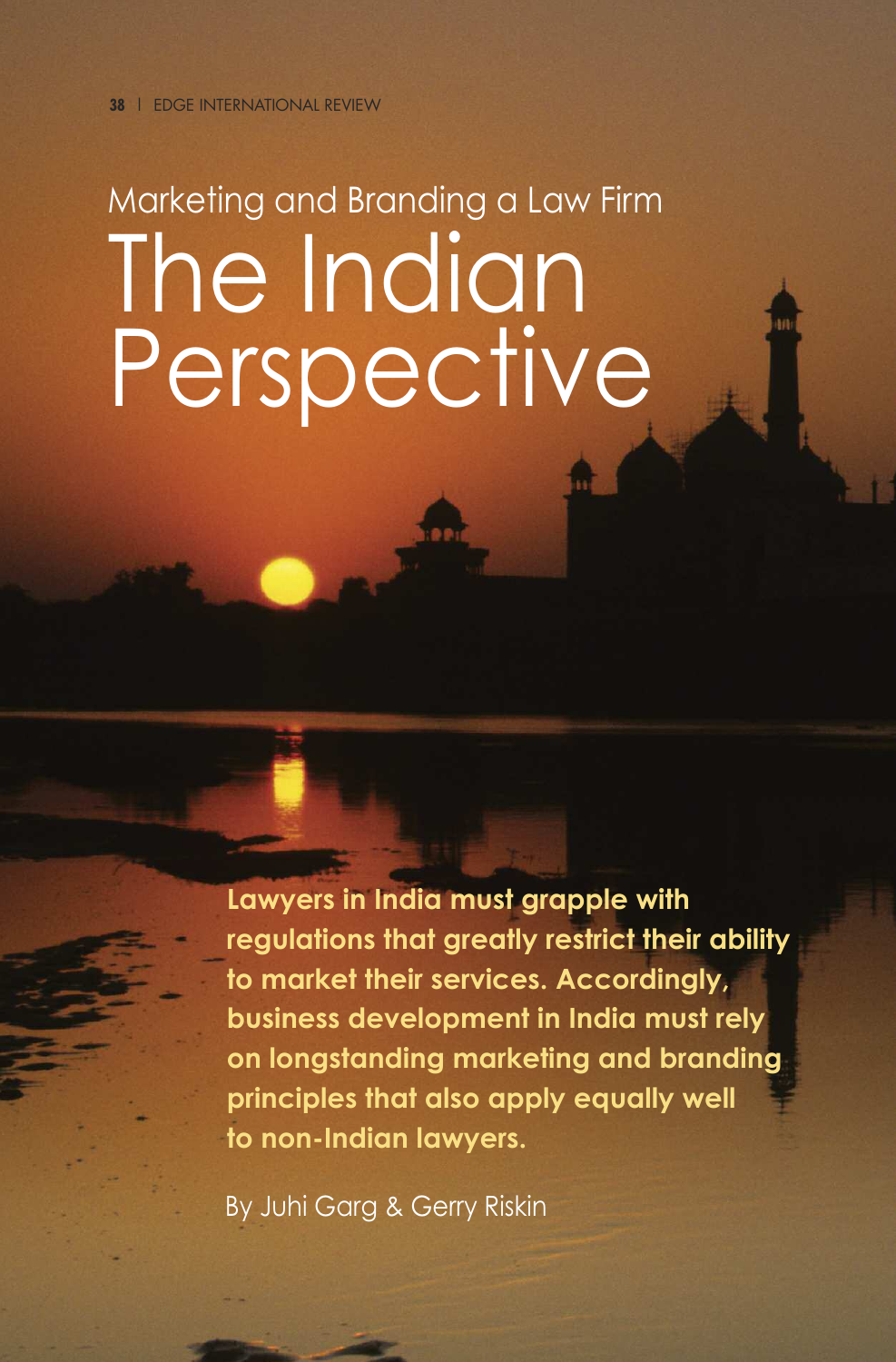o appreciate the challenges facing law firm marketers in India<br>today, consider the following March 2010 directive from Ved<br>Prakash Sharma, a member and former chair of the Delhi Bar<br>Council, on the subject of law firm webs **today, consider the following March 2010 directive from Ved Prakash Sharma, a member and former chair of the Delhi Bar Council, on the subject of law firm websites.**

*"If the intention is to attract more and more work and use it for commercial purposes or professional enhancement, it is not permitted. Law firms carrying publicity material on their websites is not permitted. Regulation only allows them to mention if they are involved in civil, criminal or corporate or some other area."*

**Remarkable asthat mightseem toWestern readers, it must be placed in the context of the recent history of legal marketing in India,which actually has been accelerating rapidly.**

- **• roughout the 1980s and early 1990s,Indian solicitors would promote their firms by hosting grand parties for their clients, both current and prospective, and relying on a combination of networks, gifts, connections and favours to ensure a steady flow of work.**
- **• Asthe 1990s progressed, demand outstripped supply in the legal market. In particular, India had very few specialist corporate lawyers, so a wellknown name and a strong reputation in this area would generate work almost automatically.**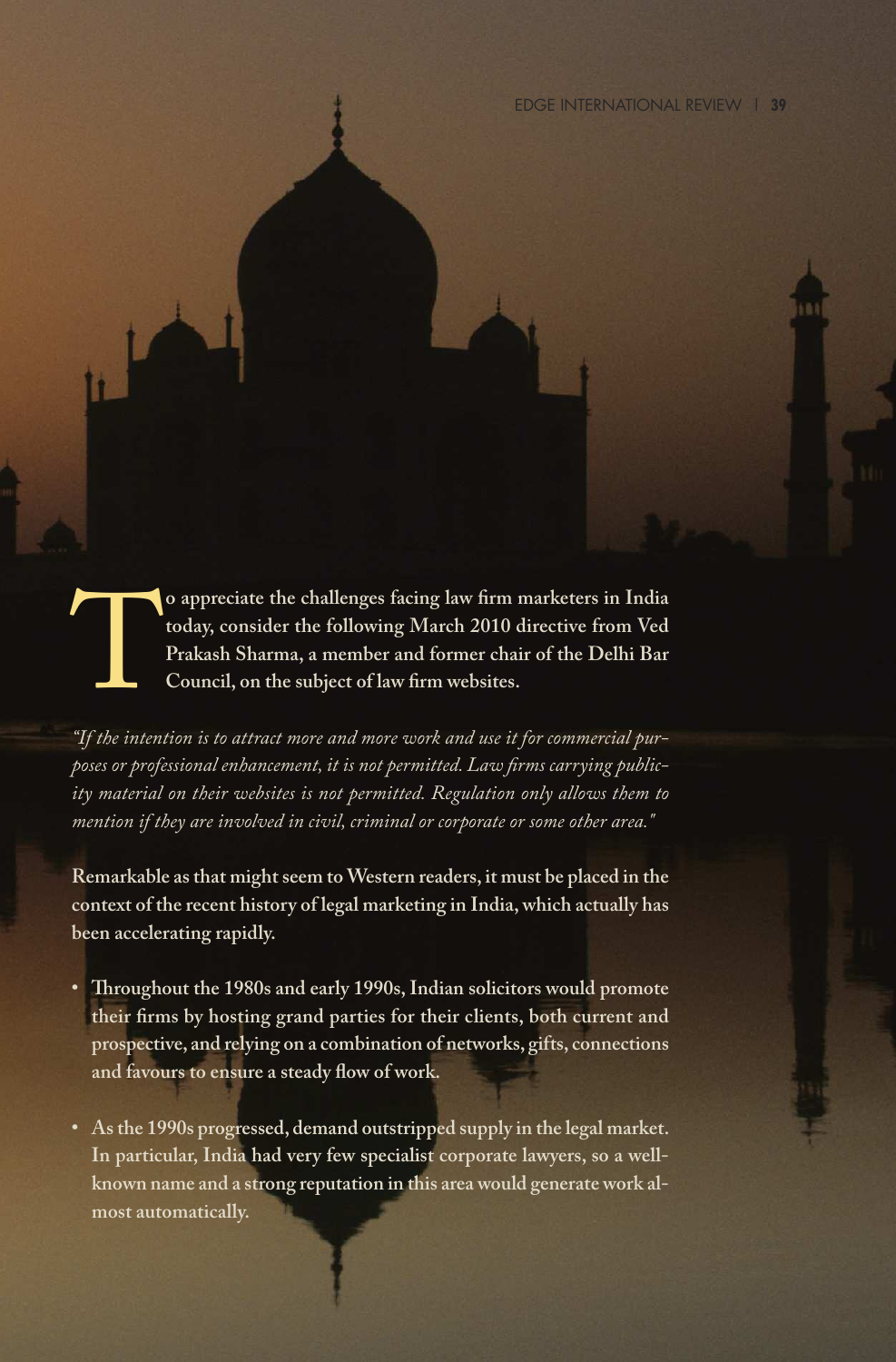- **• During this past decade,thingsreally caught fire.Managing partners and seniorsolicitors went all-out attracting international clients, making regular foreign visits and speaking at international conferences and forums.**
- **• Today, the evolution continues:sophisticated law firms have come to realize they need specialized help, and they are hiring experts and consult-**

"

Indian lawyers cannot officially solicit work; accordingly, they must adopt innovative techniques to reach out to clients. They must develop the legal market while remaining completely legal!

**ants to help them with their marketing. ese specialists are helping develop formal marketing strategies and execute plans in the areas of business development, client management and brand building.**

Law firm leaders' perspectives on legal marketing are changing: they are now prepared to take, accept and embrace the necessary steps. But the rules and restrictions referenced earlier still leave little room to maneuver. India continues to be a closed legal market, not only in terms of foreign

lawyers' entry but also in terms of business development. Indian lawyers cannot officially solicit work; accordingly, they must adopt innovative techniques to reach out to clients. They must develop the legal market while remaining completely legal!

Here are three areas critical to the development of law firm marketing strategies for Indian law firms — but these insights and advisories apply equally well to lawyers in any jurisdiction.

#### **THE IMPORTANCE OF STRATEGY**

Our partner in Edge International, Ed Wesemann, has this to say about strategy: "In its simplest form, strategic planning is really the function of identifying a vision of what you want to be — in as clear terms as possible — and then figuring out what you have to do to get from where you are now to that desired objective."

So the first step in focusing your marketing effort is to define the vision or objective — perhaps one of these:

- growing your domestic practice
- growing a particular practice group (*e.g.*, tax,IP)
- entering a new city or state (*e.g.* Gujarat, Bangalore)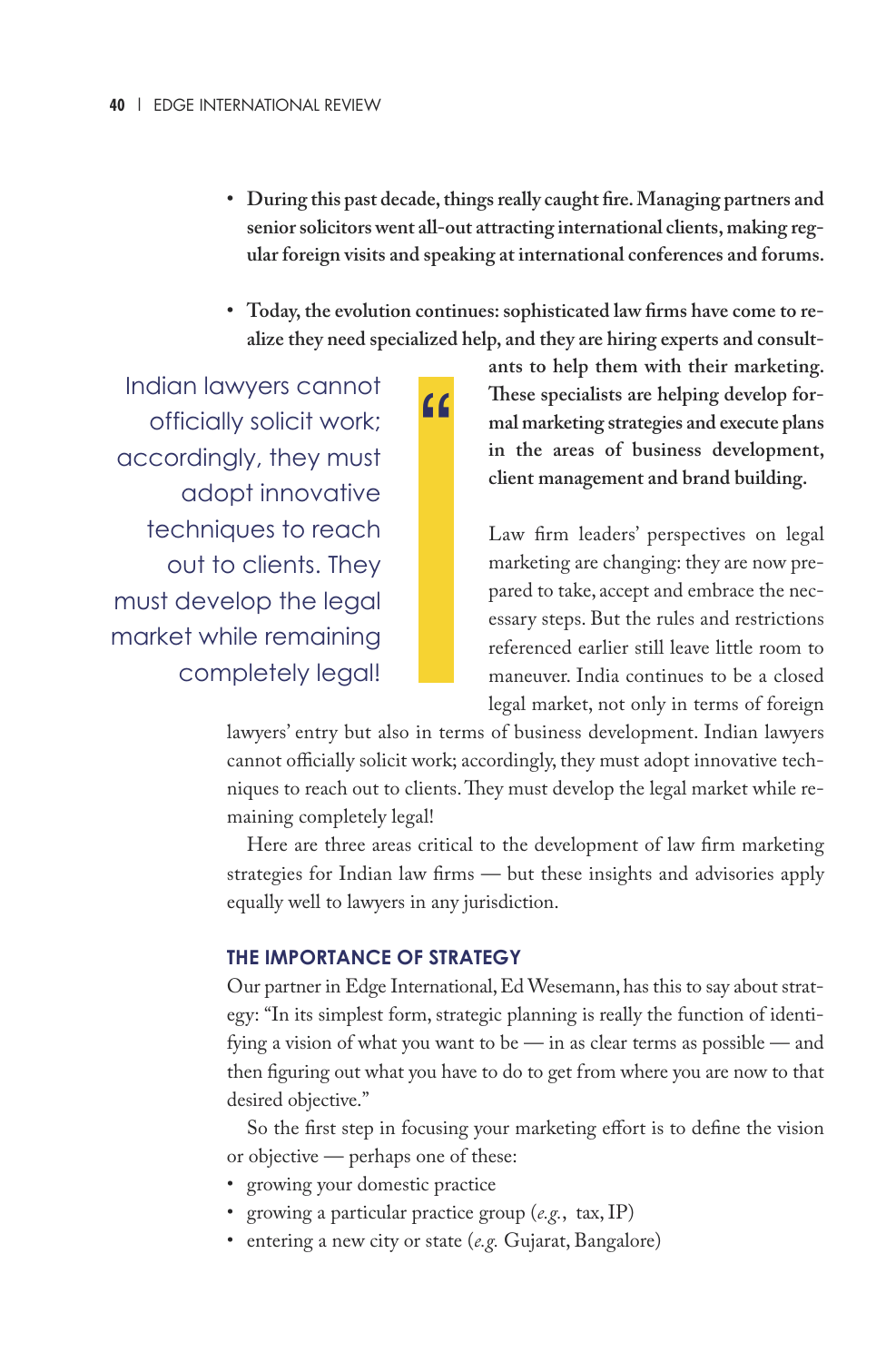- evolving from a full-service firm to a boutique (or vice versa)
- cross-selling to existing clients
- ensuring more repeat business

A common theme in our writings at Edge International is that you must reduce your objectives to concrete actions, and then relentlessly monitor, measure and encourage those actions. This will facilitate organized, synchronized, methodical progress, while also ensuring a high success rate for the identified expectations. The plan should also leave room for innovation, encouraging fresh ideas and experimentation to keep the firm ahead of more cautious competitors.

#### **THE FIRST ELEMENT: BUSINESS DEVELOPMENT**

Rainmaking is the responsibility of the firm's lawyers and it always will be.But we must shift away from the notion that the business-development burden is primarily to be shouldered by the managing partner and equity partners.Until a few years ago, good lawyering and legal expertise were more than enough for a lawyer to survive and grow in an Indian firm. They are still the oxygen required to survive. But to ascend to the heights of the mountain, business development strategies and skills are also now mandatory.It is law firm leaders'

 $\overline{11}$ 

duty to enable senior associates to attract mandates. Specifically, leaders must:

- allow them to take the plunge into business development by representing the firm at conferences or forums or in courting prospective clients;
- train them with professional business development and rainmaking skills;
- provide marketing infrastructure like research support to identify opportunities, create accessible client databases, and prepare marketing materials; and

Motivate lawyers with encouragement and acknowledgement of their marketing efforts, and/or with appropriately designed compensation structures.

• motivate them with encouragement and acknowledgement of their marketing efforts, and/or with appropriately designed compensation structures commensurate with their business development achievements.

### **THE SECOND ELEMENT: CLIENT RELATIONSHIP MANAGEMENT**

When the supply-and-demand curve in India was more skewed towards demand, clients behaved differently and were treated differently. This has all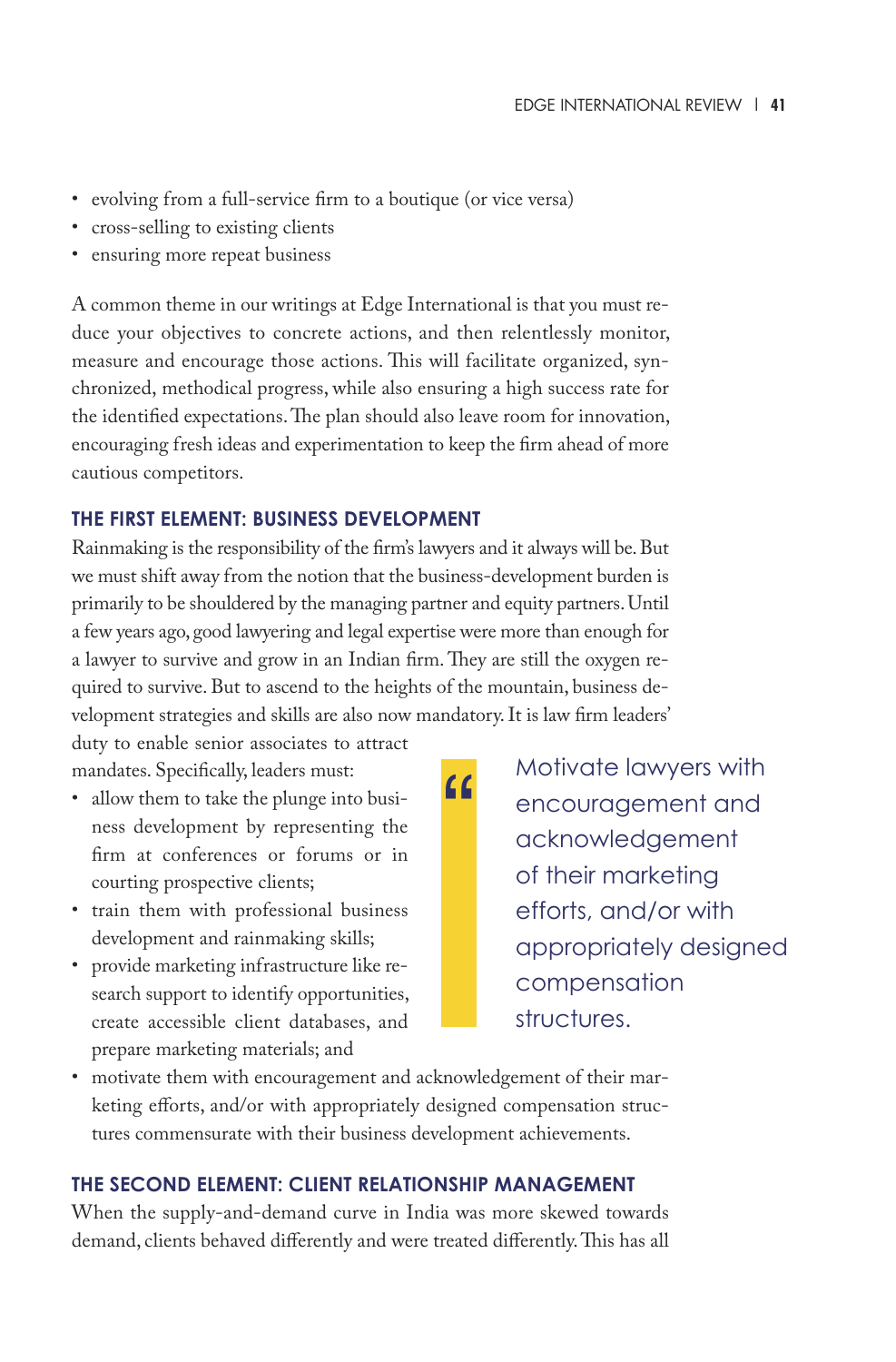## Social Media:

Another Tool in a Law Firm's Marketing Toolbox.

*By Jordan Furlong*

INTER COMES TO THE MANUS CONTROLLED TO A MANUS CONTROLLED TO THE MANUS CONTROLLED TO THE MANUS CONTROLLED TO THE MANUS CONTROLLED TO THE MANUS CONTROLLED TO THE MANUS CONTROLLED TO THE MANUS CONTROLLED TO THE MANUS CONTROL can deliver to law firms, social media is neither magical nor mysterious. It's not magical, in the sense that it could summon clients out of thin air or produce new business through no visible means of propulsion. Nor is it mysterious, in the sense that only a few people (the very young and the very tech-savvy, in particular) can understand and use it.

Social media is no more than another tool in a law firm's marketing, communications and business development toolbox another fund in its portfolio of time and attention investments. Not every lawyer and law firm either needs to use it or will want to use it. But almost every lawyer and law firm,I believe, *can* use it.

Here's one way to look at social media. Years ago, in order to communicate its products and promote its profile, a company would advertise — but to reach the widest possible audience, it had to advertise in multiple media. So, the company might place ads in print media (newspapers and magazines), audio media (radio), visual media (billboards, bus ads), audio-visual media (TV), and in the public square (event sponsorships) — assuming it had the money and market to justify these tactics.

In the absence of unlimited funds, however, the company had to choose its advertising media carefully and strategically, focusing on those vehicles that had the best chance of having the greatest impact on a key consumer group. This was, to put it mildly, an inexact science, leading American department store magnate John Wanamaker to deliver one of the finest observations in advertising history:"I know I'm wasting half of my marketing budget.I just don't know which half."

The need for "traditional advertising," as we might call it, hasn't gone away, even if the specific media vehicles have changed (many companies today are likelier to advertise on blogs, on Google search results, or even inside video games than in

changed: clients have many more options today.

So now, it's all about a lawyer's service delivery and ability to bulletproof a client relationship. Clients' needs are much more advanced than today's law firms are used to, and we can expect this sophistication and expectation to escalate. Here are three examples of how lawyers should respond:

#### **1. Give client-centric advice**

The client wants solutions, not opinions that run to 50 pages filled with legal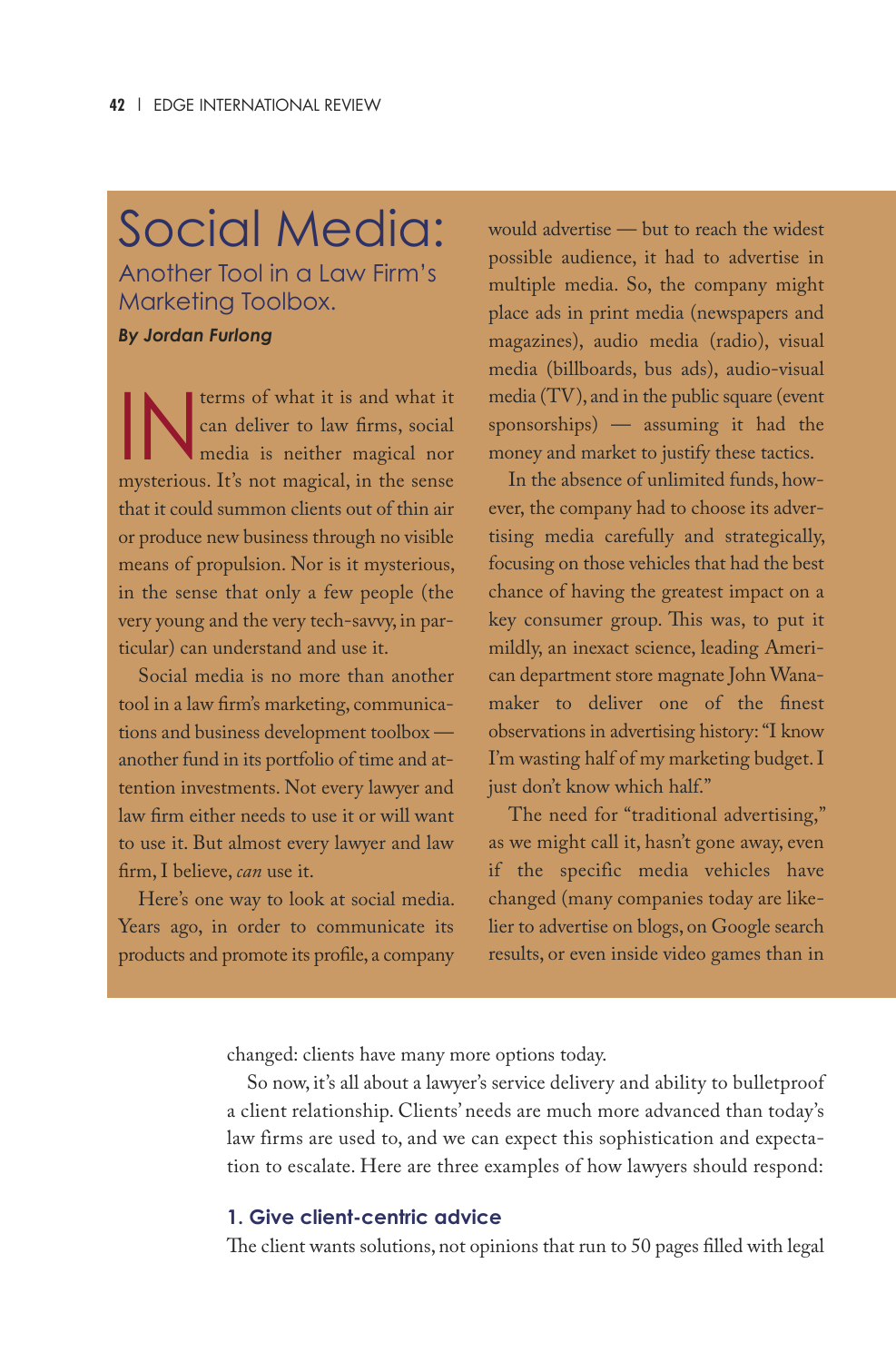newspapers). But advertising itself is a tool with limited use — all it can do is grab a viewer's fleeting attention and, in the space of no more than a few seconds, try to deliver a memorable message about a company or product. That approach has its uses and virtues, but what it can't do is tell a story: communicate valuable information, provide a deeper understanding, tell the viewer something important about herself, her world, and the people who are telling it.

That's what social media offers: the opportunity to tell a story that matters to people who matter to you, to initiate and continue a relationship of mutual value. Advertising, ultimately, is all about the company and its product; social media, at its heart, is about the relationship between a company and its customers, a product and its users.It's a conversation.

And, like advertising, the multiplicity of social media vehicles means you can

maintain a series of slightly different conversations, all interrelated but each talking about something different and showing a different side of you. So, whereas companies used to weigh TV vs. radio vs. newspapers vs. billboards, companies today weigh Facebook vs.Twitter vs.LinkedIn vs. blogs — with the enormous advantage that the cost of using these social media vehicles is a tiny fraction of what old media costs. Your choice of social media vehicles isn't nearly as limited by your financial resources; instead, it's framed by the energy and attention you can devote to them.

So, to summarize: social media tools are ways in which law firms can say something about themselves to clients, deliver valuable information to clients, and develop a conversation and relationship with and about clients.Every law firm will approach social media differently, depending on context, resources and needs.

*Jordan Furlong is a partner with Edge International who specializes in charting and explaining the extraordinary changes underway in the legal marketplace. He also offers law firms advice and assistance with communications, media relations and social media. Contact him at* jordan@edge-international.com*.*

jargon and cases. Telling the client why it can or can't do something is only a partial answer: the client needs a business solution. Lawyers who can see the business point of view and advise accordingly can be assured of more work to come.

#### **2. Use an innovative business model**

Corporations know the market is competitive and have various options for shopping around. As the West begins to answer the call to do away with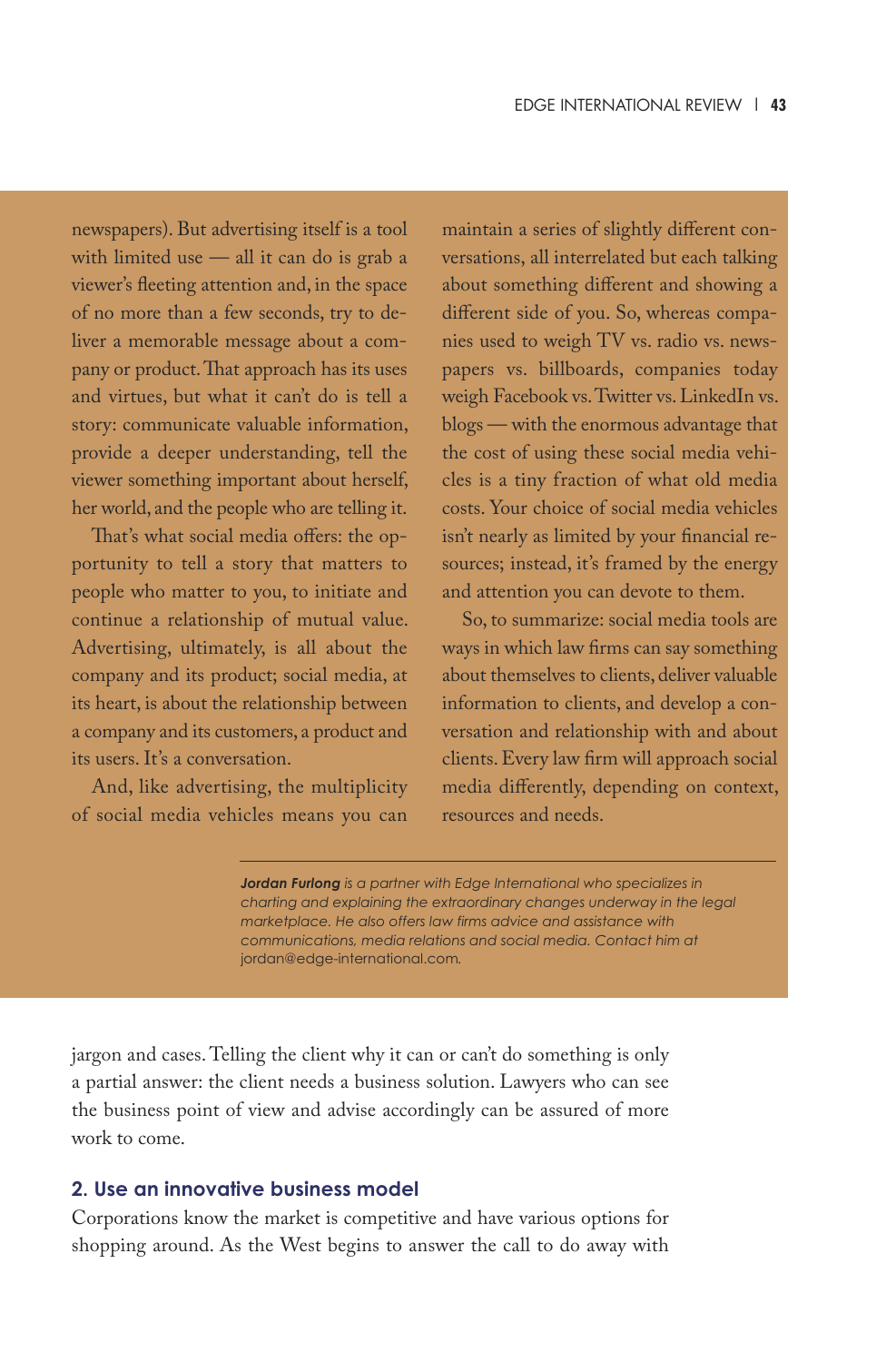hourly rates and look to alternative fee arrangements and value pricing, so too the East will have to explore it soon.

#### **3. Bulletproof your clients**

Talk to the client about their needs. This is not a survey process or a selling opportunity — it's about a needs assessment that is conducted with the client at their place of work. This process transcends learning the clients' known needs into exploring latent needs that the client might not have considered.

Client relationship management requires extensive strategy and skill training. Firm leaders must be at the forefront of understanding the trends

"

Building a credible brand name and reputation in the market is an ongoing long-term initiative. PR is just one aspect of the entire brandbuilding exercise.

that are now inside or approaching their marketplace, and must sensitize all lawyers to not only attract work as and when appropriate, but to always enhance clients' satisfaction levels.

#### **THE THIRD ELEMENT: BRAND DEVELOPMENT**

Law as a service requires trust on all fronts: knowledge, delivery and client management. A strong brand presence reduces the need to pitch work and pre-instills a sense

of trust, confidence and quality assurance in the prospective client. Building a credible brand name and reputation in the market is an ongoing long-term initiative. While some law firms confuse brand-building with PR, it is important to understand that PR is just one aspect of the entire brand-building exercise.

The fact that clients and the firm's members feel proud to associate themselves with the firm translates into a stronger working culture, a happier environment, and better work. A consistently strong image helps the firm integrate new people into the firm's culture faster and more effectively.

Here are three key elements of brand-building.

#### **1. Brand awareness**

This is about communicating what you are, who you are, what's different about your firm,what value you add, and your unique service proposition.It's about creating visibility for yourself and your key people. The key ingredient is a consistent firm message that has been instilled into all the firm's people.